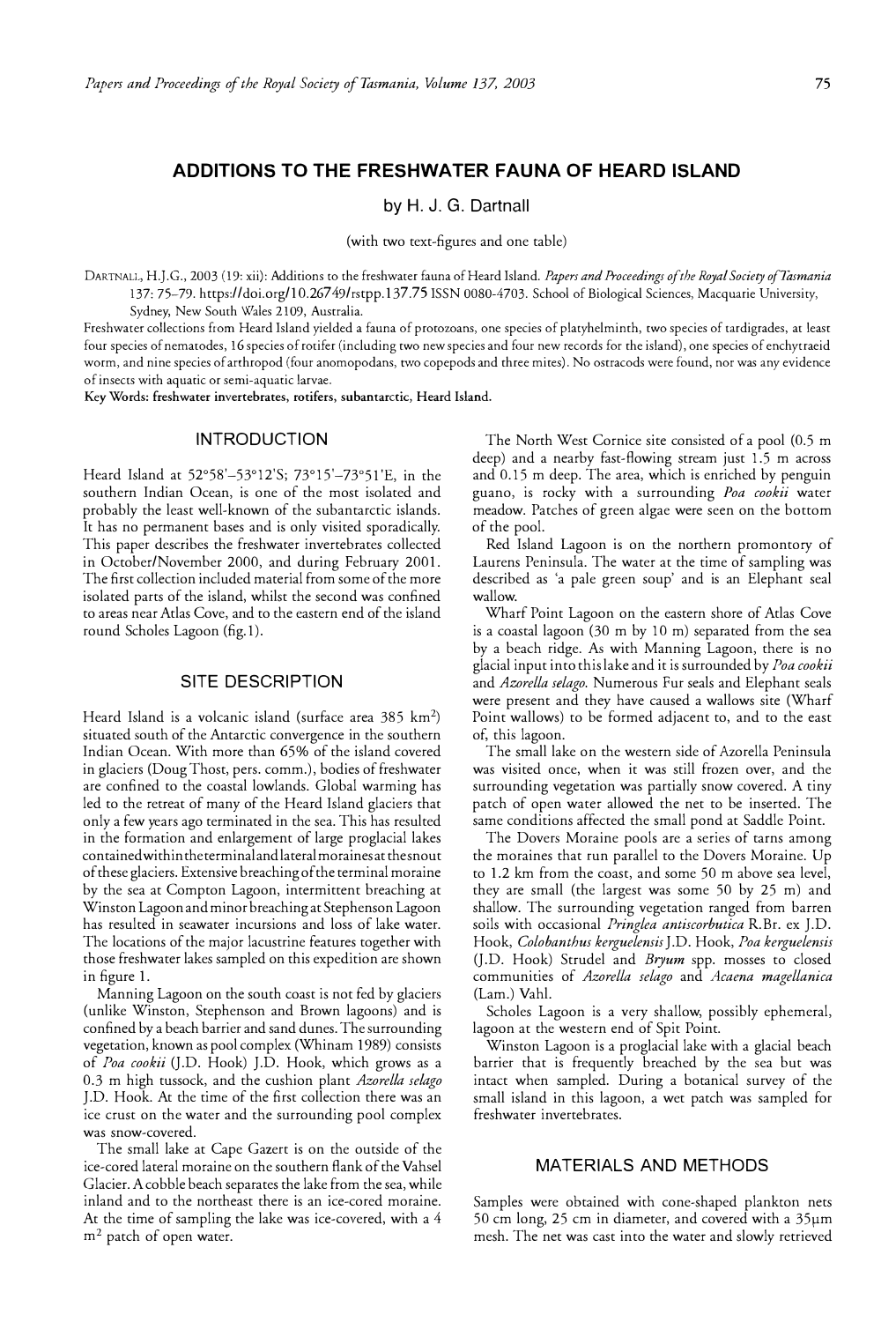

*FIG. 1* - *Map of Heard Island showing the locations of the sampling sites and other majorfreshwater bodies.* 

with the net opening on, or just above, the bottom so that it brushed through the benthic vegetation. The samples were stored in cool conditions  $(**4**°C)$  until examination in Hobart using a dissecting microscope. Drawings were made from free-swimming specimens or from live specimens kept under slight compression by a coverslip mounted on Vaseline. Whole mounts, and slides of trophi were made using polyvinyl-lactophenol (PVL) after Russell's (1961) method.

### **RESULTS**

The results of the 2000/2001 freshwater collections are given in table 1. Although the nets were not ideal for collecting Protozoa, small spherical and elongate, brown to colourless ciliates were noted at a number of locations, and a testate amoeba *(Arcella* sp.) was recovered from the small lake on the Azorella Peninsula. A solitary gastrotrich covered in sensory bristles *(Chaetonotus* sp.) was recovered from Manning Lagoon. Tardigrades were recovered from a number of sites. They were not identified but *Acutuncus (=Hypsibius) antarcticus* and *Dactylobiotus* sp. were recorded in an earlier survey (Dartnall 1995). Four species of nematode were regularly encountered. They were differentiated only by size, and probably represent more than four species. An additional nematode (5th sort) was recovered from wet ground on the island in Winston Lagoon but this is probably a terrestrial species.

Rotifers were represented by 16 species (11 Monogononta and five Bdelloidea). Of these, nine - *Encentrum heardensis*, E. *mustela, Epiphanes senta, Iepadella patella, L. triptera, Notholca hollowdayi, Trichocerca brachyura, Adineta* sp. and *Rotaria rotatoria* - have previously been reported from Heard Island (Dartnall 1995); four - *Cephalodella gibba, Encentrum uncinatum, Adinata vaga* and *Habrotrocha constricta--* are common species with a worldwide distribution including the subantarctic (Paggi S. 1982, Dartnall & Hollowday 1985, Dartnall, 1993, De Smet 2001). Two records - a *Notholca* and a *Dicranophorus* - are new species.

### Notholca sp. Fig. 2A, B

Two specimens of this species were found in the small tarns at the eastern end of the island (Dovers Moraine pools). They have the characteristic 'U'-shaped lorica adorned with six anterior spines typical of the genus *Notholca.* The anterior spines are needle-like and in one specimen the centre pair has a distinct bias (fig. 2B). The lorica is smooth or slightly striated, which is characteristic of the *'labis'* group. The posterior region of the dorsal lorica is extended some 70 um in a spatulate fashion. Longitudinal indentations in this extension give the illusion of a foot segment with two short toes. At 285  $\mu$ m this species is considerably bigger than N. *hollowdayi,* the commonest rorifer on Heard Island.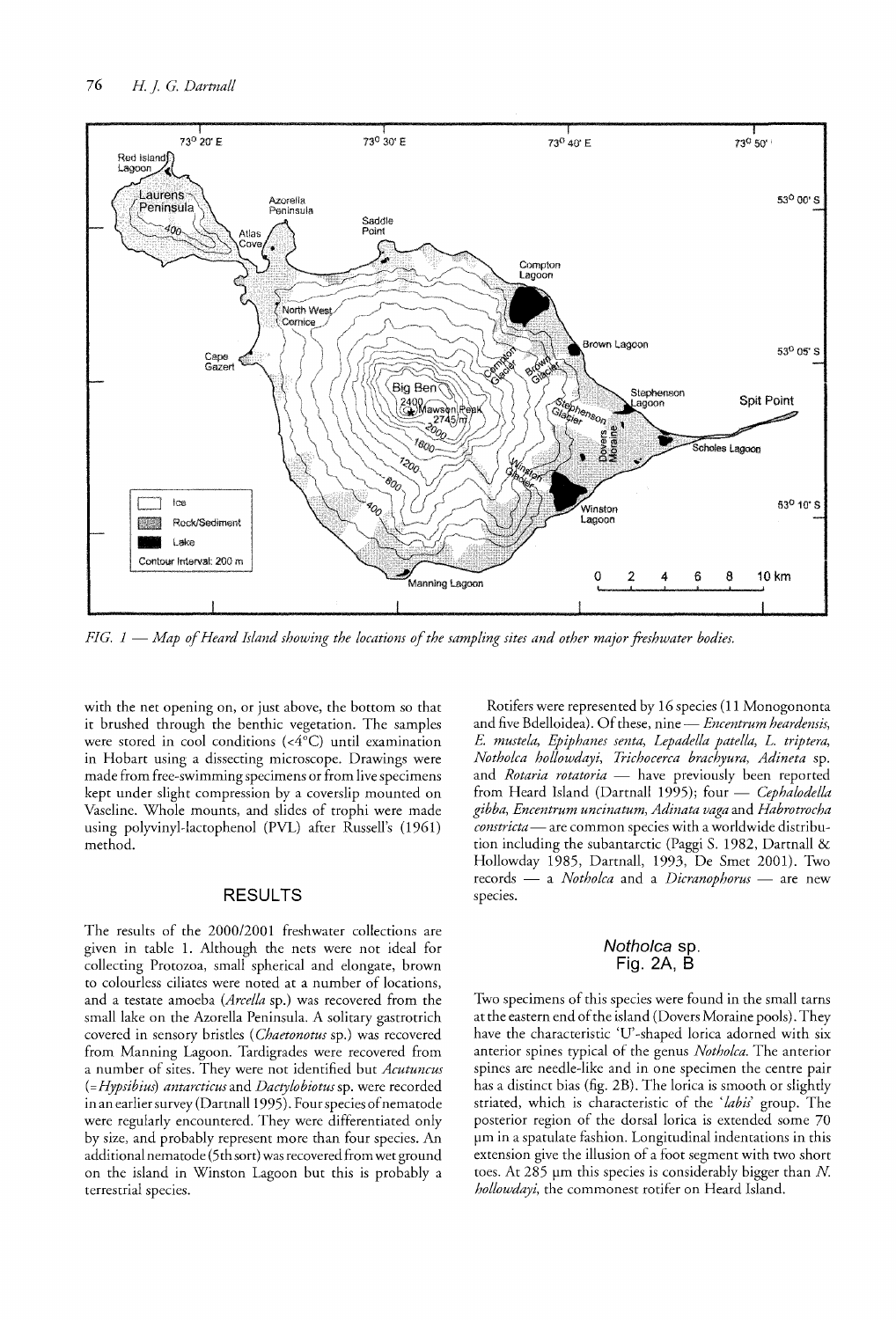|                                              | Manning Lagoon       | Cape Gazert lake | Norh West Cornice<br>stream | North West Cornice<br>$_{\rm pool}$ | Red Island Lagoon                | Wharf Point wallows | Wharf Point lagoon | Azorella Peninsula<br>lake | Saddle Point pond | Dovers Moraine tarns             | Scholes Lagoon | Winston Lagoon                   | also known from   |
|----------------------------------------------|----------------------|------------------|-----------------------------|-------------------------------------|----------------------------------|---------------------|--------------------|----------------------------|-------------------|----------------------------------|----------------|----------------------------------|-------------------|
| Protozoa                                     |                      |                  |                             |                                     |                                  |                     |                    |                            |                   |                                  |                |                                  |                   |
| ciliates                                     | $\overline{1}$       |                  | $\ddot{}$                   |                                     |                                  | ÷                   |                    |                            |                   | $\ddot{}$                        | $\ddot{}$      |                                  |                   |
| Arcella sp.                                  |                      |                  |                             |                                     |                                  |                     |                    | $\overline{1}$             |                   |                                  |                |                                  |                   |
| Plathyhelminthes                             |                      |                  |                             |                                     |                                  |                     |                    |                            |                   |                                  |                |                                  |                   |
| Platyhelminth                                | $\ddot{}$            |                  |                             |                                     |                                  | $\ddot{}$           |                    |                            |                   | $\ddot{}$                        |                |                                  |                   |
| Gastrotricha                                 |                      |                  |                             |                                     |                                  |                     |                    |                            |                   |                                  |                |                                  |                   |
| Chaetonotus sp.                              | $\ddot{}$            |                  |                             |                                     |                                  |                     |                    |                            |                   |                                  |                |                                  |                   |
| Tardigrada                                   |                      |                  |                             |                                     |                                  |                     |                    |                            |                   |                                  |                |                                  |                   |
| Acutuncus antarcticus Richters and /or       | $\ddot{}$            |                  |                             |                                     |                                  | $\ddot{}$           |                    |                            |                   |                                  |                |                                  | SO, SS            |
| Dactylobiotus sp.                            |                      |                  |                             |                                     |                                  |                     |                    |                            |                   |                                  |                |                                  |                   |
| Nematoda                                     |                      |                  |                             |                                     |                                  |                     |                    |                            |                   |                                  |                |                                  |                   |
| Large nematode*                              | $^{+}$               |                  |                             |                                     |                                  | $\ddagger$          |                    |                            |                   | $\ddot{}$                        |                |                                  |                   |
| Medium nematode*                             |                      |                  | ÷                           | $\ddot{}$                           |                                  |                     | $\ddot{\tau}$      |                            |                   |                                  |                |                                  |                   |
| Monhystera sp.                               | $\ddot{}$            |                  |                             | $\ddot{}$                           |                                  |                     |                    |                            |                   | $\overline{1}$                   |                |                                  |                   |
| Tiny whip nematode*                          | $^{+}$               |                  |                             |                                     |                                  |                     | $\ddot{}$          |                            |                   | $\ddot{}$                        |                |                                  |                   |
| 5th sort*                                    |                      |                  |                             |                                     |                                  |                     |                    |                            |                   |                                  |                | $\ddot{}$                        |                   |
| Rotifera: Monogononta                        |                      |                  |                             |                                     |                                  |                     |                    |                            |                   |                                  |                |                                  |                   |
| Cephalodella gibba (Ehrenberg)*              | +                    |                  |                             |                                     |                                  |                     | +                  |                            |                   | +                                |                |                                  | Mq, K, SG, SO, SS |
| Dicranophorus new species*                   | +                    |                  |                             |                                     |                                  |                     |                    |                            |                   |                                  |                |                                  | New Species       |
| Encentrum heardensis Dartnall                |                      |                  |                             |                                     |                                  | $\ddot{}$           |                    |                            |                   | $\ddot{}$                        |                |                                  |                   |
| Encentrum mustela (Milne)                    | $\ddot{}$            |                  |                             |                                     |                                  |                     |                    |                            |                   |                                  |                |                                  | SG, SO, SS        |
| Encentrum uncinatum (Milne)*                 |                      |                  |                             |                                     |                                  |                     |                    |                            |                   |                                  |                |                                  | K, SO             |
| Epiphanes senta O F Müller                   |                      |                  |                             |                                     |                                  |                     |                    |                            |                   |                                  |                |                                  | Mq, SG, SO, SS    |
|                                              |                      |                  |                             |                                     |                                  | ÷                   |                    |                            |                   | $\ddot{}$                        |                |                                  |                   |
| Lepadella patella (O F Müller)               |                      |                  |                             |                                     |                                  |                     |                    |                            |                   | $\ddot{}$                        |                |                                  | Mq, K, SG, SS     |
| Lepadella triptera Ehrenberg                 |                      |                  |                             |                                     |                                  |                     |                    |                            |                   | $\mathbf +$                      |                |                                  | Mq, SO, SS        |
| Notholca hollowdayi Dartnall                 |                      |                  |                             |                                     |                                  |                     |                    |                            |                   |                                  |                |                                  | K                 |
| Notholca new species*                        |                      |                  |                             |                                     |                                  |                     |                    |                            |                   | $\begin{array}{c} + \end{array}$ |                |                                  | New species       |
| Trichocerca brachura (Gosse)                 |                      |                  |                             |                                     |                                  |                     |                    |                            |                   |                                  |                |                                  | Mq, SG, SO        |
| Rotifera: Bdelloidea                         |                      |                  |                             |                                     |                                  |                     |                    |                            |                   |                                  |                |                                  |                   |
| Adineta vaga Davis*                          |                      |                  |                             |                                     |                                  |                     |                    |                            |                   | $\ddot{}$                        |                |                                  | Mq                |
| Adineta sp.                                  |                      |                  |                             |                                     |                                  |                     |                    |                            |                   |                                  |                |                                  | Mq, SG, SO, SS    |
| Habrotrocha constricta Dujardin*             |                      |                  |                             |                                     |                                  |                     |                    |                            |                   |                                  |                |                                  | SG, SO            |
| live bearing bdelloid 3/3                    |                      |                  |                             |                                     |                                  |                     |                    |                            |                   |                                  |                | $\begin{array}{c} + \end{array}$ |                   |
| unidentified bdelloid                        |                      |                  | $\ddot{}$                   | +                                   |                                  |                     |                    |                            |                   | $\overline{1}$                   | $\overline{+}$ |                                  |                   |
| Annelida: Oligochaetae                       |                      |                  |                             |                                     |                                  |                     |                    |                            |                   |                                  |                |                                  |                   |
| Allolobophora tenuis Eisen                   |                      |                  |                             |                                     |                                  | ÷                   |                    |                            |                   |                                  |                |                                  | Mq, K             |
| Arthropoda: Anomopoda                        |                      |                  |                             |                                     |                                  |                     |                    |                            |                   |                                  |                |                                  |                   |
| Alona weinecki Studer                        | $\ddot{}$            |                  |                             | $\bf{+}$                            |                                  |                     |                    | $\ddot{}$                  |                   |                                  | $\ddot{}$      |                                  | Mq, K, SG, SO, SS |
| Pleuroxus wittsteini Studer                  |                      |                  |                             |                                     | +                                |                     |                    |                            |                   |                                  |                |                                  | K                 |
| Macrothrix hursuiticornis Norman & Brady     | $\ddot{}$            |                  |                             | $\ddot{}$                           |                                  |                     |                    |                            |                   | $^{+}$                           |                |                                  | Mq, K, SG, SO     |
| Daphniopsis studeri Ruhe                     | ÷                    |                  | $\ddot{}$                   |                                     |                                  |                     | $\ddot{}$          |                            |                   | $\ddot{}$                        | $\ddot{}$      | $\ddot{}$                        | K                 |
| Arthropoda: Copepoda                         |                      |                  |                             |                                     |                                  |                     |                    |                            |                   |                                  |                |                                  |                   |
| Boeckella brevicaudata (Brady)               | $\overline{1}$       |                  | $\ddot{}$                   |                                     |                                  |                     | +                  |                            |                   |                                  |                |                                  | Mq, K             |
| Epactophanes richardi antarcticus (Richters) | $^{+}$               |                  |                             |                                     |                                  | $\ddot{}$           |                    |                            |                   | $\ddot{}$                        |                |                                  | ${\bf K}$         |
| Arthropoda: Acarina                          |                      |                  |                             |                                     |                                  |                     |                    |                            |                   |                                  |                |                                  |                   |
| mites                                        | $\ddot{\phantom{1}}$ |                  | 4                           |                                     |                                  |                     |                    |                            |                   |                                  |                |                                  |                   |
| Others                                       |                      |                  |                             |                                     |                                  |                     |                    |                            |                   |                                  |                |                                  |                   |
| dead springtail                              |                      |                  |                             |                                     | $\begin{array}{c} + \end{array}$ |                     |                    |                            |                   |                                  |                |                                  |                   |
| dead marine copepod                          |                      |                  |                             |                                     |                                  |                     |                    |                            |                   |                                  |                |                                  |                   |
| remains larval diptera                       | $\ddot{}$            | ÷                |                             |                                     |                                  |                     |                    |                            |                   |                                  |                |                                  |                   |
|                                              |                      |                  |                             |                                     |                                  |                     |                    |                            |                   |                                  |                |                                  |                   |

TABLE 1 The distribution of freshwater invertebrates found at Heard Island during the summer of 2000-01

+ = present, \* = new record for Heard Island; Mq = Macquarie Island: Evans 1970, Frey 1988, Dartnall 1993; K = Kerguelen: Lair & Koste 1984, Duchene 1989, De Smer 2001; SG = South Georgia: Dartnall & Heywood 1980, Dartnall unpublished; SO = South Orkney Is.: Heywood et al 1979, 1980; Dartnall & Hollowday, 1985; SS = Sourh Shetland Is.: Paggi S. 1982, Kuczynski 1987, Paggi J. 1987, Janiec 1993.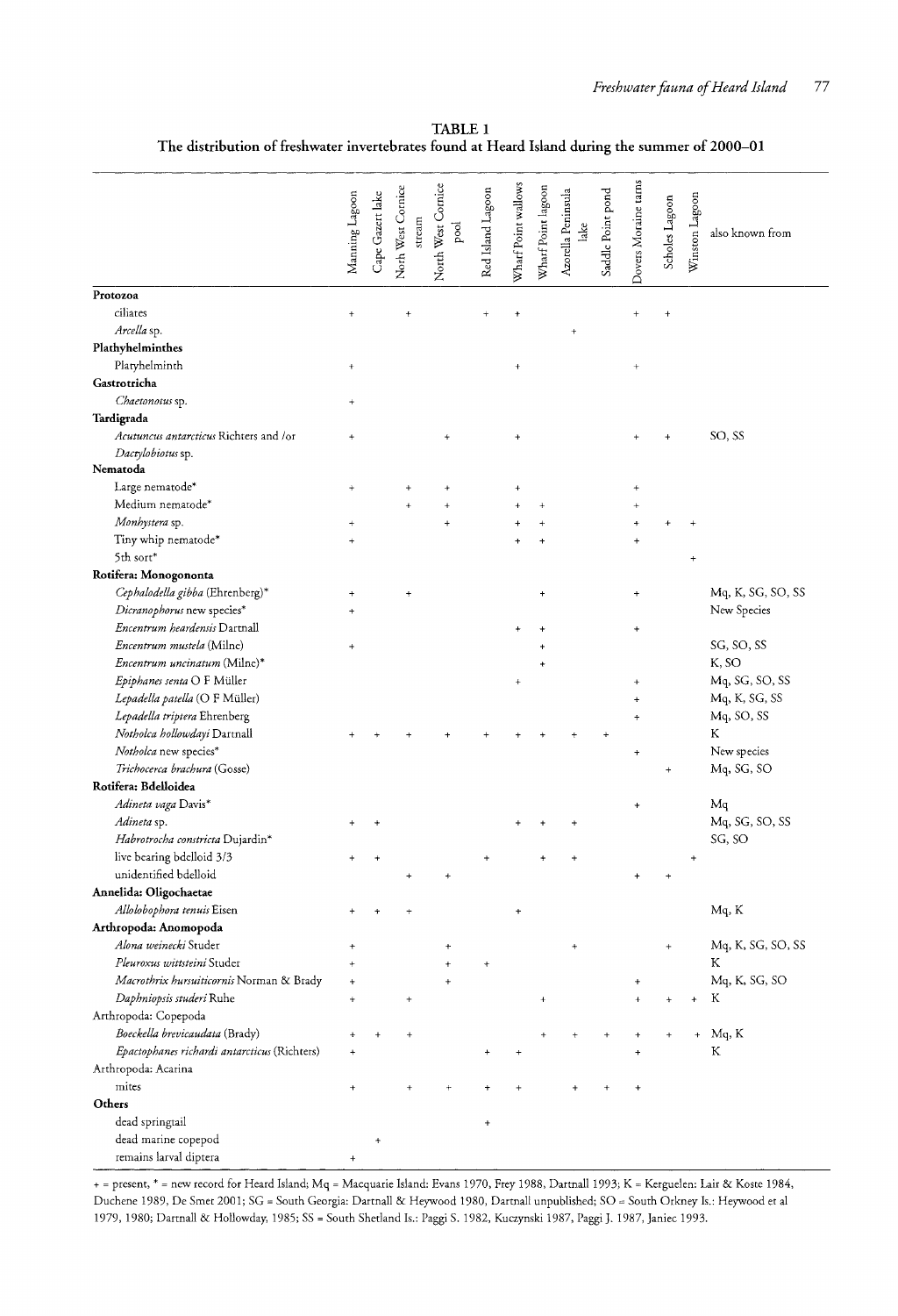

*FIG. 2- (A, B)* Notholca *sp. nov. (A) dorsal view of lorica*; *(B) ventral view oflorica.* (C, *D)* Dicranophorus *sp. nov.(C) lateral view of whole animal; (D) trophus.* 

#### Dicranophorus sp. Fig. 2C, D

This undescribed species was found in Manning Lagoon. Lightly loricated, with a pair of long toes (fig. 2C) it superficially resembles *Cephalodella gibba,* a species also present at Heard Island; however, the trophi are completely different. In the genus *Dicranophorusthe* trophus is forcipate (cf. virgate for cephalodellids). The rami are broadly triangular at the base, curved anteriorly and terminating in two incurved teeth (fig. 2D). The median opening is large and lined with 9+ pairs of shearing teeth, decreasing in size towards the fulcrum. The alulae are triangular and conspicuous. The fulcrum is long and fractionally shorter than the ramus. The unci are strong and bear a single tooth. The manubria are long, gently curved, the anterior end dubbed and the posterior end smooth with a slight swelling (fig. 2D). The body is elongate and transparent. The foot is stout and short and bears two very long and strong toes. At  $110 \mu m$  the toes are approaching one-third of the total length. The trophus, though some  $50\%$  larger at 60  $\mu$ m, is similar to that of *Dicranophorus meso tis* Harring & Myres, a North American species. As with the undescribed *Notholca* noted above, more specimens are required before erecting a new species.

In addition to the freshwater invertebrates listed, a number of marine and terrestrial species was found. These interlopers include the torn remains of a marine copepod, which had presumably been dropped by feuding gulls and/or petrels, the ecdysed case of a larval dipteran, which had presumably been blown into Manning Lagoon and all of the springtails (ten species of Colembola are known from Heard Island - Dr S. Chown, pers. comm.). They are found on the water surface and amongst fringing vegetation and have not been included in this survey. They are considered to be terrestrial species.

### **DISCUSSION**

The freshwater invertebrates found on this visit to Heard Island are listed in table 1. Notwithstanding the arthropods, which are predominately found in the larger bodies of water, the various habitats - lakes, pools, streams and wallows - have very similar faunas. No major seasonal differences could be detected between samples taken in spring (October/ November) and those taken at the end of summer (February), so samples collected at different times from the same location have been combined.

The freshwater worm *Allolobophora tenuis* was recovered from a variety of habitats - lakes, wallows and streams and this is the 'large enchytraeid' previously reported from Heard Island (Dartnall 1995). All of the arthropods collected on this expedition have previously been found at Heard Island (Dartnall 1995). The two unidentified chydorid species of Dartnall (1995) are now known to be *Alona weineki* and *Pleuroxus wittsteini* (Werner Hollwedel, pers. comm.); and the identification of the calanoid copepod *Pseudoboeckella remotissima* Brehm is corrected to *Boeckella brevicaudata.* Several species of mite, including the aquatic species *Alophagus antarcticus* Hughes, were regularly encountered.

This survey failed to find ten species of rotifer reported in an earlier study (Dartnall 1995) - *Cephalodella sterae* (Gosse), C. *ventripes* Dixon-Nuttall, *Collotheca ornata cornuta*  (Dobie), *Colurella colurus compressa* Lucks, *Euchlanis* sp., *Lindia torulosa* Dujardin, *Notommata glyphura* Wulfert, *Ptygura* sp., *Resticula gelida* (Harring & Myres) and *Rhinoglena ftontalis* Ehrenberg; however, an additional six species of rotifer, including two new species, together with three species of nematode were recorded. This disappointingly small increase to the fauna is attributed to unavoidable sampling difficulties and logistic problems. During the spring, when the first collection was made, many of the lakes were still frozen and sampling was only possible either through melt holes, or close to the edge where the ice could be broken. Neither situation is ideal, as both inhibit the action of the plankton net. It was also very early in the season when the flora and fauna had not fully developed after the winter. Analysis of the second collection was delayed because of unavoidable changes to ships' itineraries causing deterioration of the material before examination. The earlier samples (Dartnall 1995) were collected in midsummer using similar equipment and collecting methods but were examined within five days. As a consequence a greater range and number of organisms, particularly the small species, survived until examination.

These records for Heard Island, though few, are sufficient to show remarkable similarities to the freshwater faunas of other subantarctic islands (table 1). No trace of ostracods or aquatic insects was found in the samples and there is increasing evidence to support this as a true record rather than a sampling anomaly.